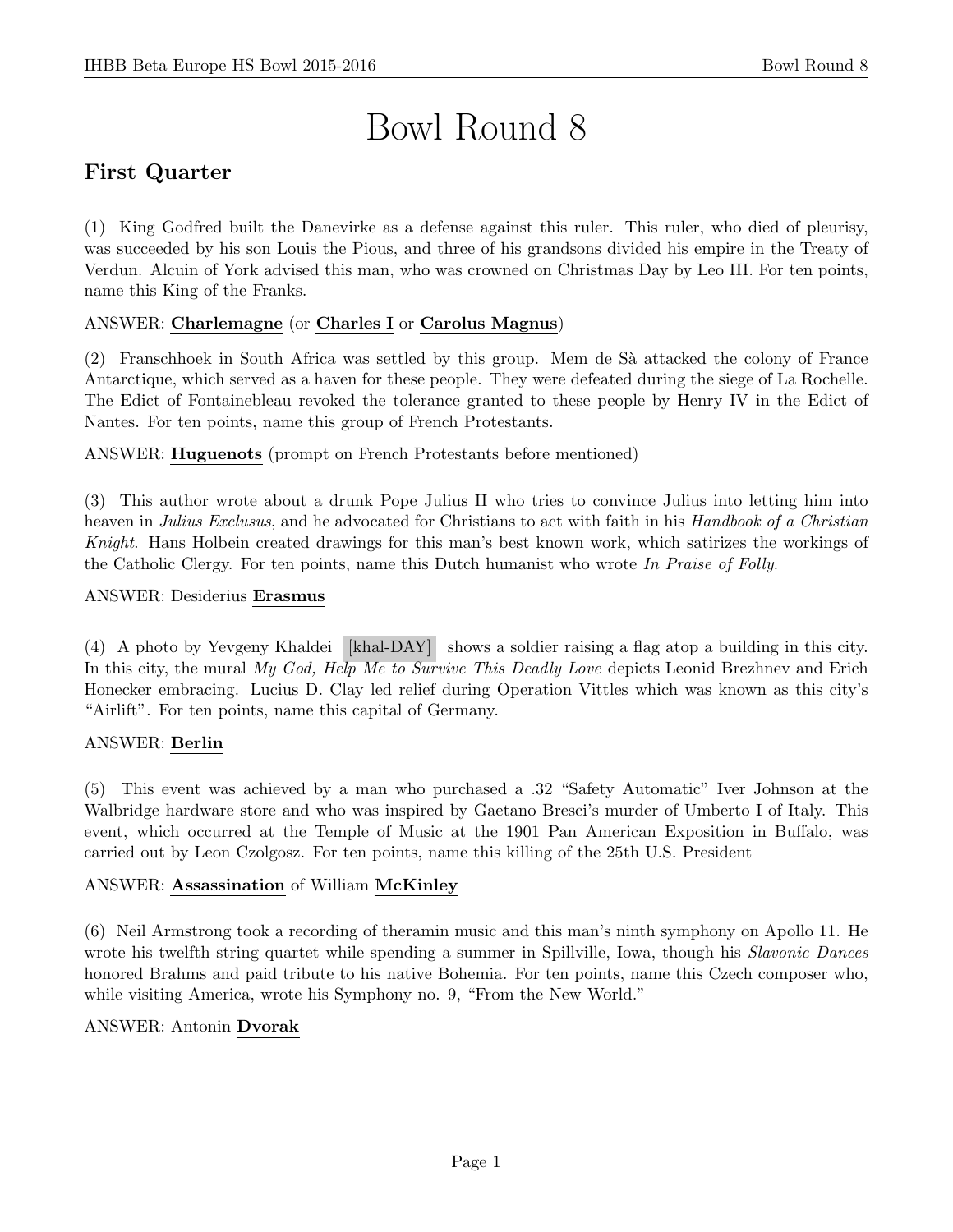(7) This ruler faced early trouble from two Eberhards, of Bavaria and Franconia, and his half-brother Thankmar during his early reign. Liudolf, this man's son, fought against him before a notable battle, and John XII crowned this man before being deposed by this ruler. This son of Henry the Fowler was aided by Conrad the Red to defeat the Magyars at the Battle of Lechfeld. For ten points, name this Saxon German king, the first Holy Roman Emperor.

#### ANSWER: Otto I or Otto the Great

(8) A war against the town of Visby led to a conflict between this country and the Hanseatic League. Christian I was the first member of this country's Oldenburg dynasty, the oldest continuously reigning dynasty in Europe. This nation was briefly ascendant over Sweden and Norway in the Kalmar Union and is currently ruled by Margaret II. For ten points, name this country with capital at Copenhagen.

#### ANSWER: Denmark

(9) Often vulgar graffiti ranging from word-squares to "On April 19th, I made bread" was discovered by archaeologists in this city. Letters from Pliny the Younger describe a catastrophe that killed his uncle, Pliny the Elder and many residents of this city. Joaquin de Alcubierre rediscovered it and the nearby town of Herculaneum after they had been buried for centuries in volcanic ash. For ten points, name this Roman city that was destroyed by the eruption of Mount Vesuvius in 79 C.E.

#### ANSWER: Pompeii

(10) This character discusses fighting off sea monsters called "nicoras." Wiglaf is the only person who attends this man in death, and is crowned king as a result. Unferth apologizes for doubting this character by granting him the sword Hrunting. For ten points, name this title character of the oldest surviving work of Old English poetry, an epic hero who defeats Grendel.

## ANSWER: Beowulf

## Second Quarter

(1) The publication of a pamphlet espousing this concept caused Percy Shelley to be expelled from Oxford. A 1927 speech at Battersea Town Hall arguing for this concept questioned the idea of everlasting punishment as a defect in the moral character of Christ. Bertrand Russell's "Why I Am Not a Christian" argued in favor of, for ten points, what philosophical concept that opposes the existence of gods?

ANSWER: atheism (accept word forms; accept descriptions of not believing in god(s); do not accept agnosticism)

BONUS: This other philosophical position, championed by Enlightenment-era thinkers like Thomas Paine, holds that man can infer the existence of a generally non-intervening god.

ANSWER: deism (accept word forms)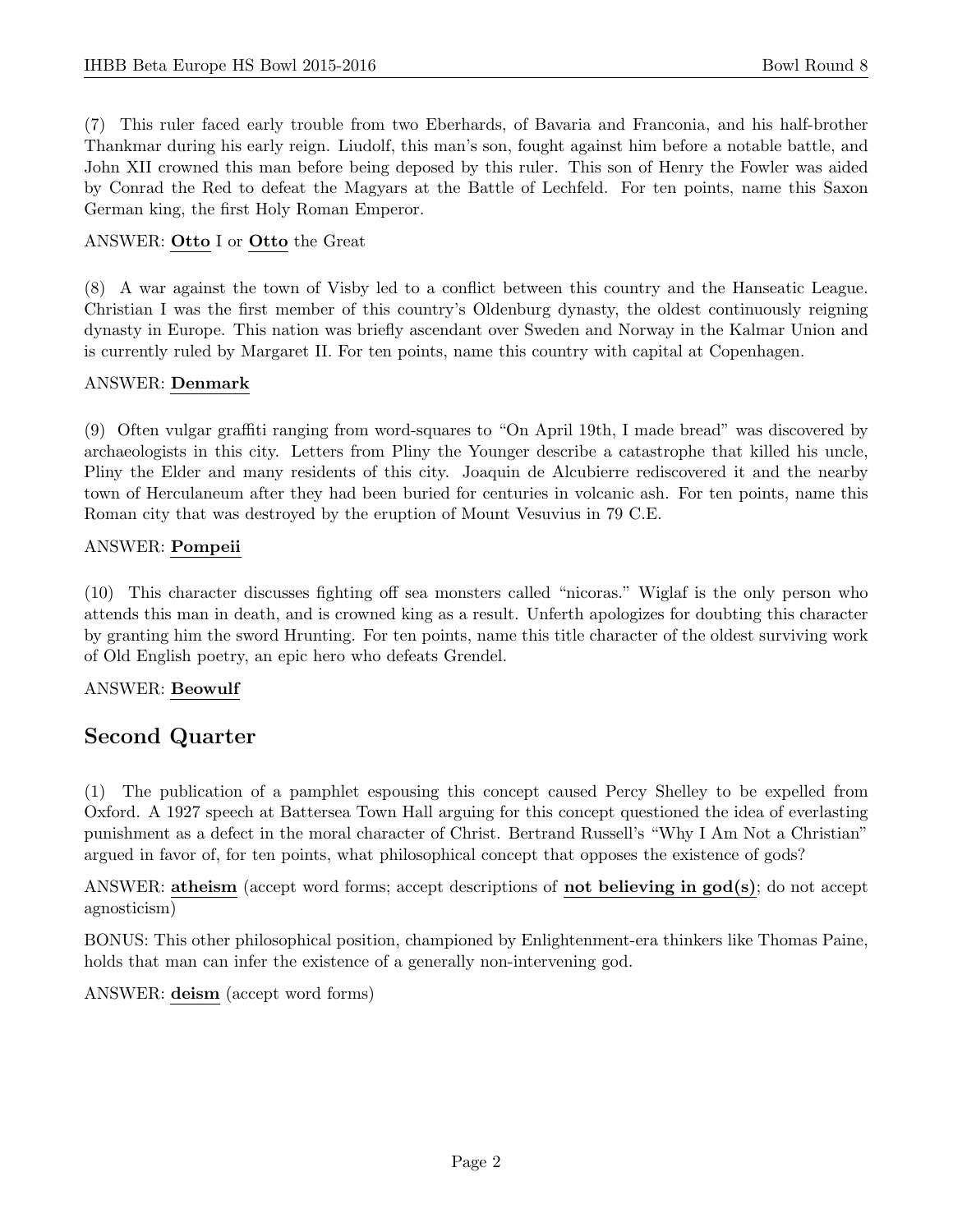(2) One holder of this position ordered the kidnapping of Adolf Eichmann. Another member of this position said "I deeply regret that some perceive my being here as political," in a 2015 address to Congress. The only holder of this office to be assassinated was Yitzhak Rabin, and the only woman to hold this position was Golda Meir. For ten points, name this position first held by David Ben-Gurion and currently held by Benjamin Netanyahu, the head of state of a Middle Eastern Jewish country.

## ANSWER: Prime Minister of Israel

BONUS: Netanyahu is a member of this Israeli political party, from which Ariel Sharon split to form the Kadima party in 2005.

## ANSWER: Likud Party

(3) This man noted that "The clock cannot be set back. You cannot restore Central Europe to 1870" in a work that lamented Clemenceau's "Carthaginian Peace." This author of The Economic Consequences of the Peace argued that natural business cycles should be moderated by government intervention. For ten points, name this British economist who outlined modern macroeconomics with his General Theory of Employment, Interest, and Money.

## ANSWER: John Maynard Keynes

BONUS: This New York Times columnist and modern Keynesian thinker won the 2008 Economics Nobel Prize as his theories of international trade were being tested in the recovery from the Great Recession.

## ANSWER: Paul Krugman

(4) Tomas Cloma established the Free Territory of Freedomland in this body of water. The "nine-dotted line" designates one country's territorial claims in this body of water. Several countries dispute the potential oil reserves of this body of water's Paracel and Spratly Islands. For ten points, name this body of water that borders the Philippines, Vietnam, and a large Asian country.

ANSWER: South China Sea [do not accept "East China Sea"]

BONUS: This island, part of the smallest Chinese province, is in the South China Sea. China claims the Spratly Islands as part of this island province.

ANSWER: Hainan (Province)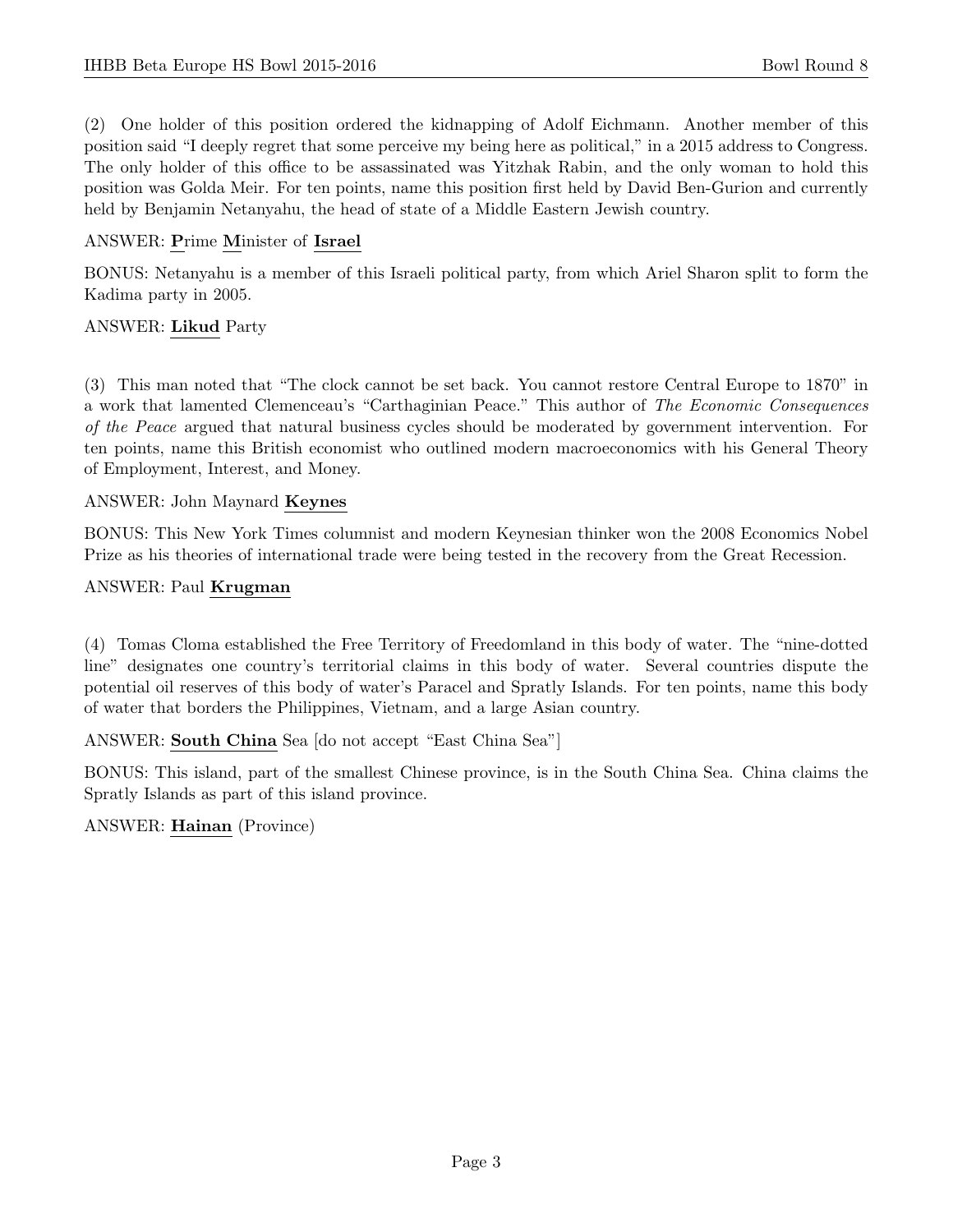(5) Supposedly, prior to this battle, Cyrsillus and his wife were stoned for suggesting surrender. Washed up sailors were slaughtered on Psyttaleia [sit-uh-LYE-uh] by Aristides [air-uh-STY-dees] , and a throne was erected for the losing commander to watch the battle. This battle vindicated the "wooden walls" of Themistocles, who advocated abandoning Athens prior to this battle. The battles of Artemisium and Thermopylae were fought prior to, for ten points, what naval battle, a victory for the allied Greeks over Xerxes I?

## ANSWER: Battle of Salamis

BONUS: One commander under Xerxes was Queen Artemisia of this place, which was also the birthplace of Herodotus and the site of a notable mausoleum.

## ANSWER: Halicarnassus

(6) This year saw the National Liberal party push Frederick VII to create a new constitution, which made him share power with the Rigsdag. This year saw William O'Brien lead the Young Irelander Rebellion, and the March Revolution in this year in Germany led to the Frankfurt Assembly offering the German crown to Wilhelm IV. Klemens von Metternich resigned as Chancellor of Austria in this year, which saw the establishment of the French Second Republic. For ten points, name this year that saw multiple revolutions against various European Governments.

## ANSWER: 1848

BONUS: Wilhelm IV was from this royal line that would rule Imperial Germany until the end of WW1.

## ANSWER: Hohenzollern Dynasty

(7) Following the acceptance of this theory, Koch's Postulates were developed. Girolamo Fracastoro was the first to propose this theory, which Francesco Redi supported by observing 3 jars of meatloaf and eggs over time. The discrediting of spontaneous generation finally led to the widespread acceptance of this theory. For ten points, Galen's miasma theory was replaced by what theory that diseases are caused by microscopic organisms like viruses and bacteria?

## ANSWER: germ theory of disease

BONUS: Spontaneous generation was disproven by this microbiologist who discovered that heating beer killed harmful bacteria.

## ANSWER: Louis Pasteur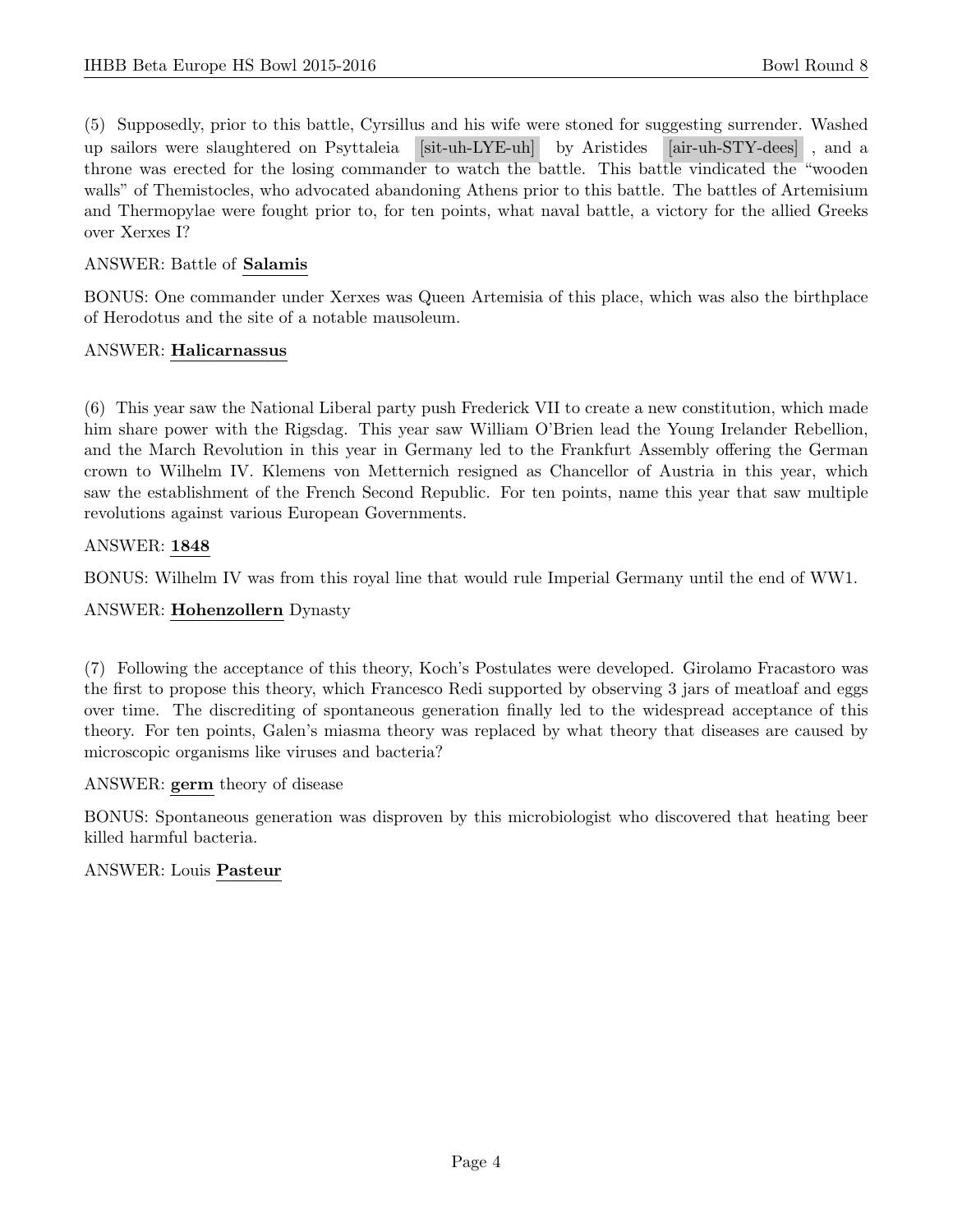(8) Brazil bought three of these objects, which led to the nullification of the Pacts of May. The development of objects was partly inspired by Alfred Mahan, and their number and size was limited by the Washington Convention. The only remaining one of these vessels is the USS Texas, and the most famous vessel of this type is the only one to have sunk a submarine, though she spent the Battle of Jutland in port. Steam turbine propulsion and a uniform main battery were the main innovations on, for ten points, what class of revolutionary, all big gun ship?

ANSWER: Dreadnought (prompt on general terms like ship or battleship; do not accept specific terms like destroyer, cruiser, or carrier)

BONUS: Admiral Fisher also championed the uses of torpedoes on these smaller ships for defense against submarines. These fast ships typically escorted and screened larger ships.

#### ANSWER: Destroyers

## Third Quarter

#### **EARTHQUAKES**

In the history of earthquakes, what...

(1) Country suffered a nuclear meltdown at the Fukushima Daiichi power plant in 2011?

#### ANSWER: Japan

(2) Greek god of the sea was historically blamed for earthquakes?

ANSWER: Poseidon (do not accept Neptune)

(3) South American country south of Peru suffered the massive 1960 Valdivia earthquake off its Pacific coast?

## ANSWER: Chile

(4) Capital of Portugal was devastated by a 1755 quake?

## ANSWER: Lisbon

(5) Country owns the Kuril Islands, site of a massive 1963 quake?

## ANSWER: Russia

(6) Large California city caught fire after a 1906 quake?

#### ANSWER: San Francisco

(7) Fault caused that 1906 California quake?

#### ANSWER: San Andreas Fault

(8) Third-largest New Zealand city near Lyttelton was struck by a February 2011 earthquake?

#### ANSWER: Christchurch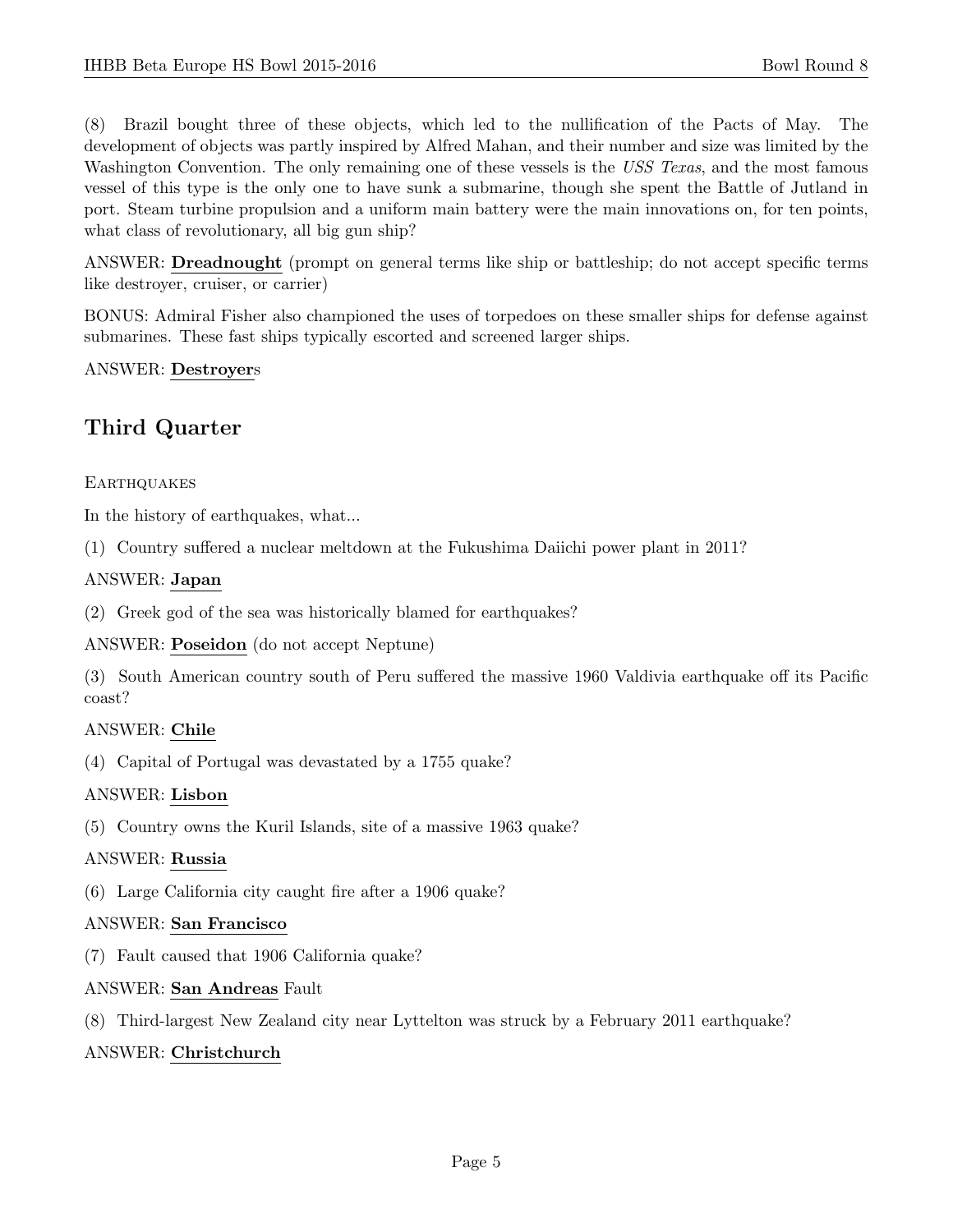#### THE SOVIET UNION

In this history of the Soviet Union, who or what was...

(1) Its capital, which hosted the boycotted 1980 Summer Olympics?

## ANSWER: Moscow

(2) the walled fortress near Red Square where Soviet leaders ruled?

## ANSWER: Kremlin

(3) The dictator whose 1938 Great Purge ousted political dissidents?

## ANSWER: Joseph Stalin (or Josef Vissarionovich Dzhugashvilli)

(4) Its intelligence agency, once led by Yuri Andropov?

## ANSWER: KGB (or Komitet gosudarstvennoy bezopasnosti; or the Committee for State Security)

(5) the Soviet defense treaty meant to counter NATO?

## ANSWER: Warsaw Pact

(6) Its final Premier, who resigned in 1991?

#### ANSWER: Mikhail Gorbachev

(7) the process of political restructuring that hastened the end of the USSR?

## ANSWER: perestroika

(8) The agency led by Nikolai Yezhov which carried out the Great Purge?

## ANSWER: NKVD (or Narodnyy Komissariat Vnutrennikh Del)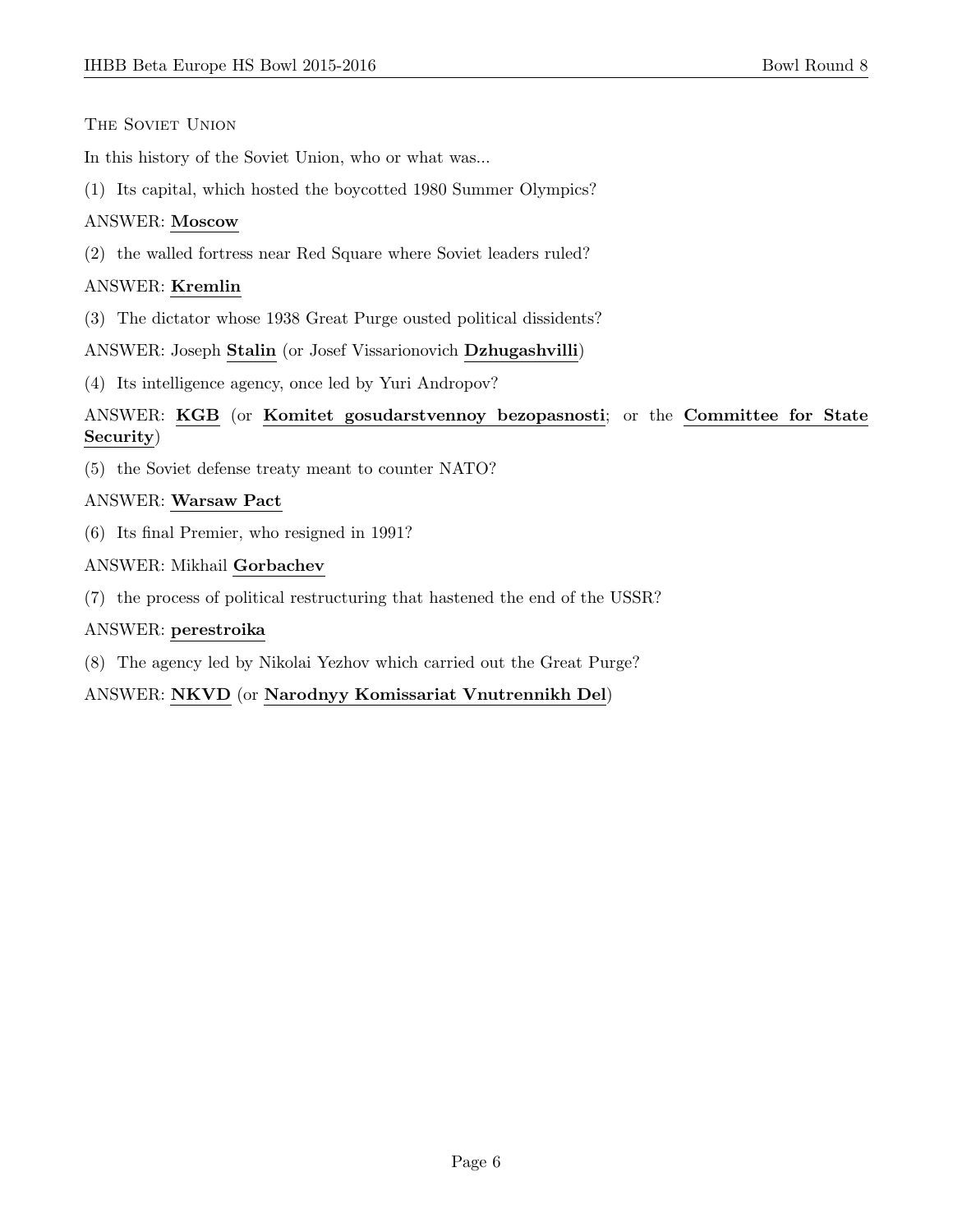#### **BILL CLINTON**

#### Bill Clinton...

- (1) Is married to which Democratic Presidential candidate?
- ANSWER: Hillary Rodham Clinton
- (2) Served with which Vice President?

## ANSWER: Al Gore

(3) Served as the governor of what state?

## ANSWER: Arkansas

(4) Had an "inappropriate relationship" with which White House intern?

## ANSWER: Monica Lewinsky

(5) Earned what academic honor, allowing him to study in Oxford?

## ANSWER: Rhodes scholarship

(6) Defeated which Republican incumbent in the 1992 Presidential election?

ANSWER: George Herbert Walker Bush (do not accept George Walker Bush, his son)

(7) Issued over 100 of what orders on his last day in office, controversially including tax evader Marc Rich?

ANSWER: pardons (do not accept commutations)

(8) Signed what law that defined marriage as between one man and one woman?

## ANSWER: Defense of Marriage Act (or DOMA)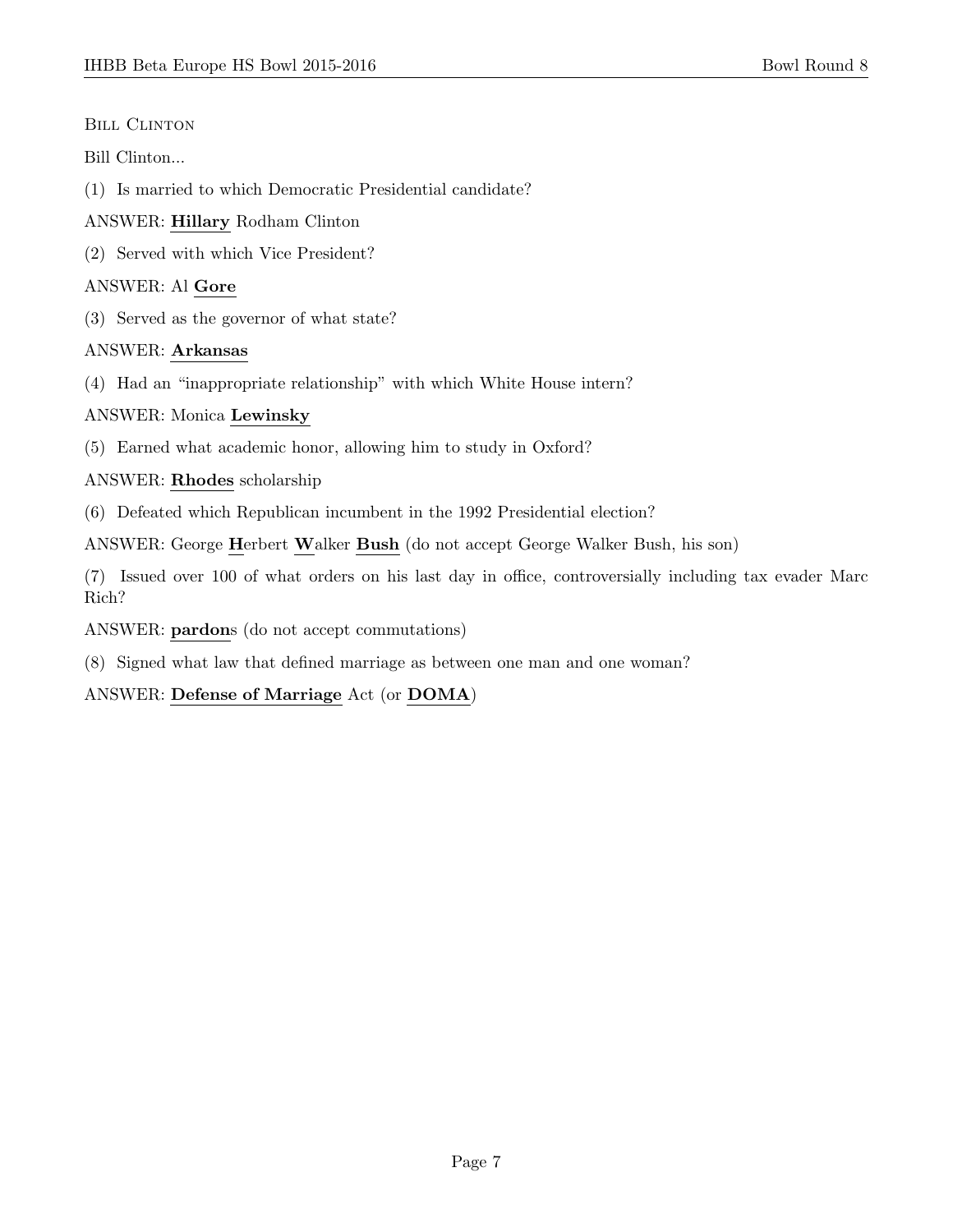# Fourth Quarter

(1) After being defeated in World War I, this country lost much of its land in the Treaty of Trianon, but some of that land was later restored by Austria in the First Vienna Award. The Nazi-backed (+) Arrow Cross Party ended this country's "regency" after it overthrew (\*) Miklos Horthy. The Soviet Union put down a 1956 revolution in, for ten points, what European country with capital Budapest?

## ANSWER: Hungary

(2) A photo depicting the aftermath of this event shows firefighter Chris Fields holding an infant, one of nineteen children killed in a day care center. Michael Fortier was given a reduced sentence after testifying against  $(+)$  Terry Nichols, who assisted with creating and setting up the (\*) explosives used in this attack. For ten points, name this 1995 terrorist attack on the Alfred P. Murrah Federal Building, carried out by Timothy McVeigh.

## ANSWER: Oklahoma City Bombing

(3) Mediation in this agreement was performed by Cyrus Vance. This agreement affirmed the importance of UN Security Council Resolution 242.  $(+)$  Tensions rose after its signing due to assumption of King Hussein's willingness to agree to its terms. It led to a framework for the eventual return of the Sinai Peninsula. (\*) Menachem Begin and Anwar Sadat shared the 1978 Nobel Peace Prize shortly after signing, for ten points, what agreement between Israel and Egypt guided by Jimmy Carter at a presidential retreat?

## ANSWER: Camp David Accords

(4) This event ended the Peace of Saint-Germain-en-Laye. Pope Gregory XIII sent a Golden Rose to Charles IX in commemoration of this event, which saw Charles Danowitz kill Admiral  $(+)$  Gaspard de Coligny. It took place in the aftermath of the marriage between Margaret of Valois and (\*) Henry III of Navarre and was instigated by either Henry of Guise or Catherine de Medici. For ten points, name this 1572 massacre of Huguenots.

ANSWER: St. Bartholowmew's Day Massacre

(5) This painting is a companion to The Charge of the Mamelukes. It includes a cubic lantern that illuminates the pile of bodies below the group on the left. In this work, a monk  $(+)$  huddles near a man in white and yellow, who stands with his arms  $(*)$  stretched upwards in surrender. For ten points, name this painting in which a shadowy Napoleonic firing squad takes aim at Spanish citizens in Madrid, a painting by Francisco Goya.

ANSWER: The Third of May, 1808: The Execution of the Defenders of Madrid (accept El tres de mayo de 1808 en Madrid or Los fusilamientos de la montaña del Príncipe Pío or Los fusilamientos del tres de may)